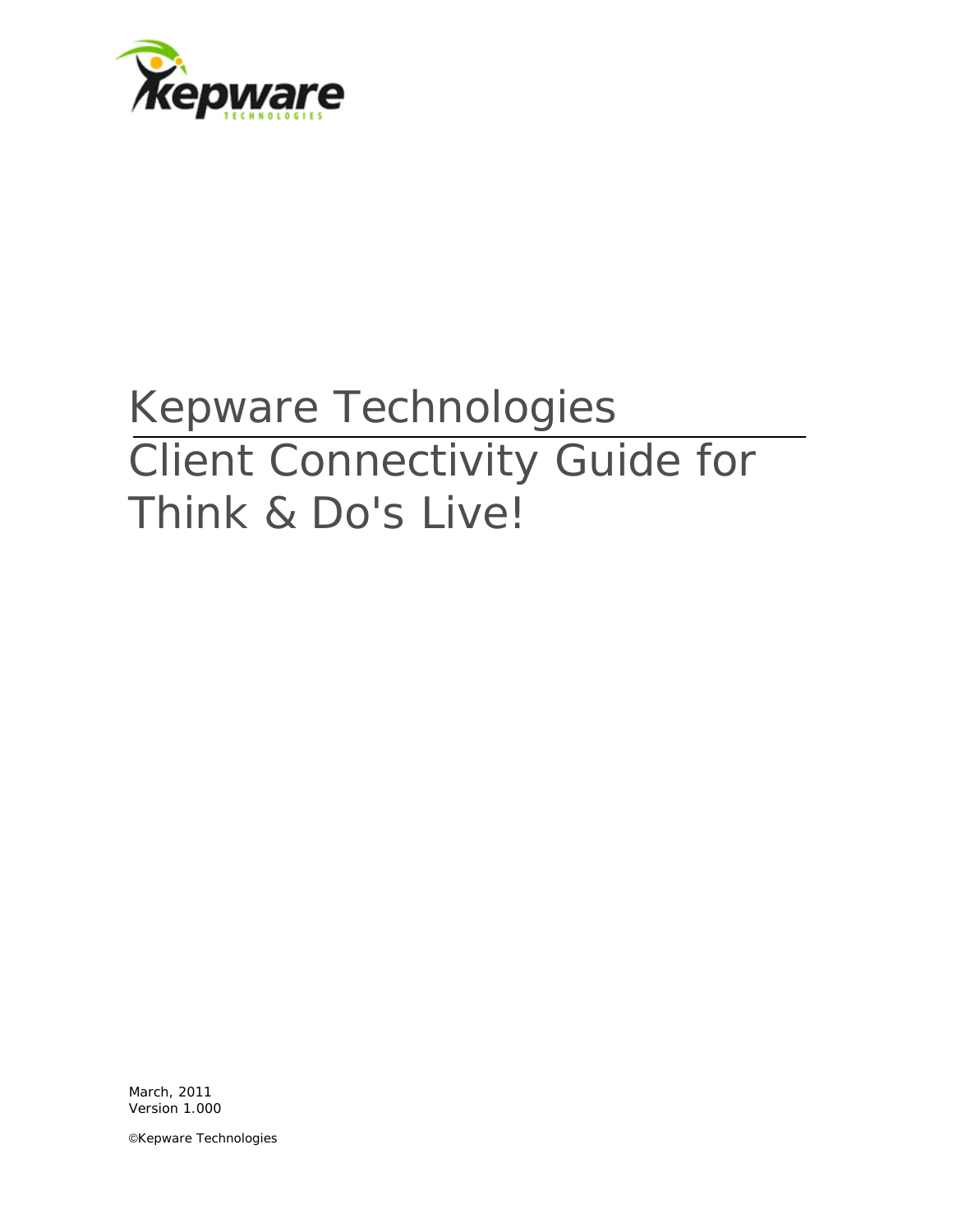## Table of Contents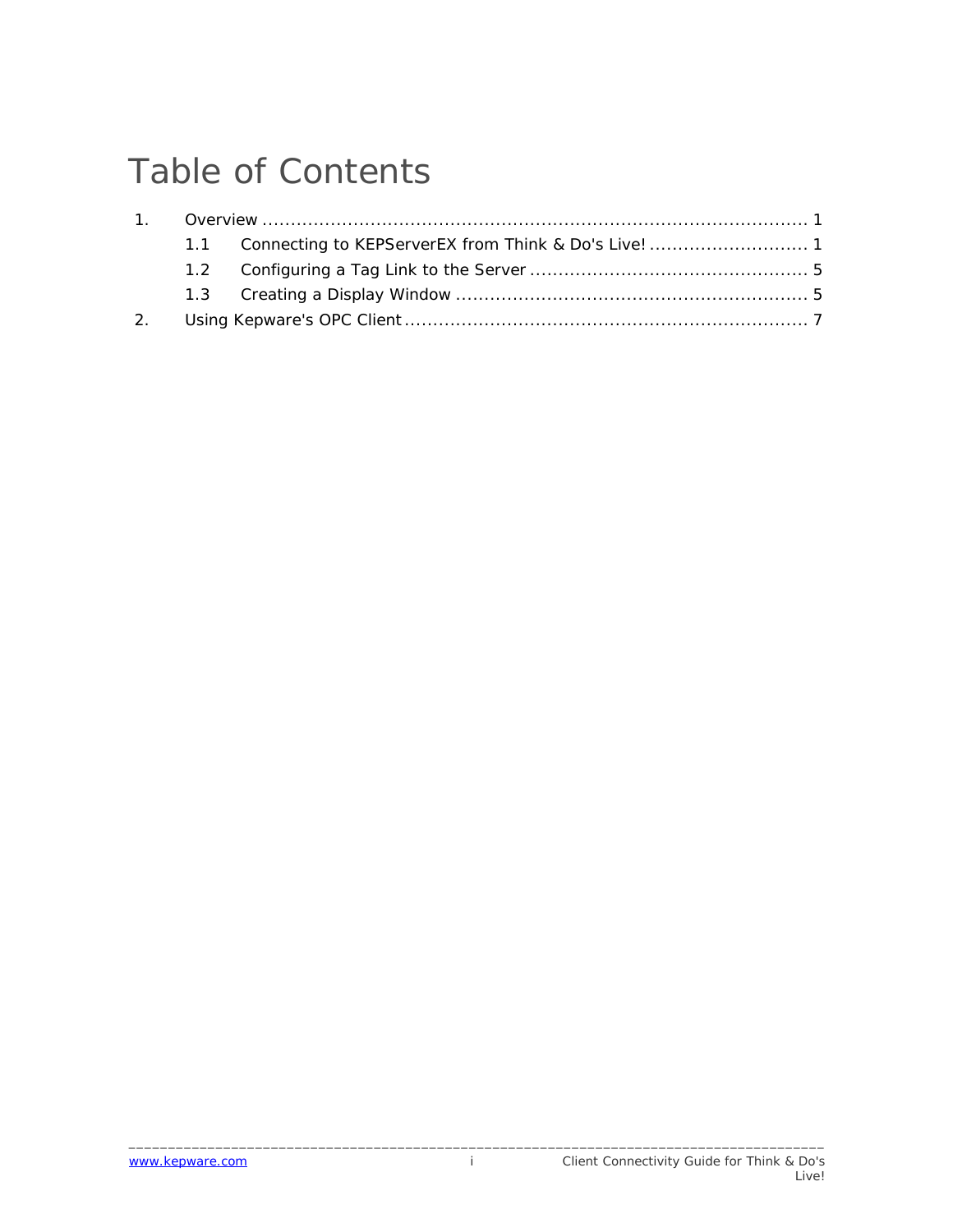### <span id="page-2-0"></span>**1.Overview**

Think & Do uses a graphical flow chart approach to create connectivity and acquire data. This allows users to visualize the flow of information from server to data display object. This document intends to discuss how to use Think & Do's Live! to connect to KEPServerEX.

#### 1.1 Connecting to KEPServerEX from Think & Do's Live!

- 1. To start, launch **KEPServerEX**.
- 2. Next, click **File** | **Open**. Then, select the "simdemo.opf" project and click **OK**.
- 3. Open Think & Do's **Project Binder,** and then click **File** | **New**.

| ProjectBinder<br>View Help<br>File | e la           |
|------------------------------------|----------------|
| <b>DBERLIJJA ESK</b>               |                |
| <b>Choose Runtime Target</b>       | ⊠              |
| <b>Runtime Target:</b>             | OK             |
| <b>Windows NT Certified PC</b>     | Cancel<br>Help |
|                                    |                |
| For Help, press F1                 | <b>NUM</b>     |

- 4. In **Runtime Target**, select the operating system in which the project will run. In this example, "Windows NT Certified PC" has been selected.
- 5. Once finished, click **OK**.
- 6. Next, click **Tools** | **IOView**.

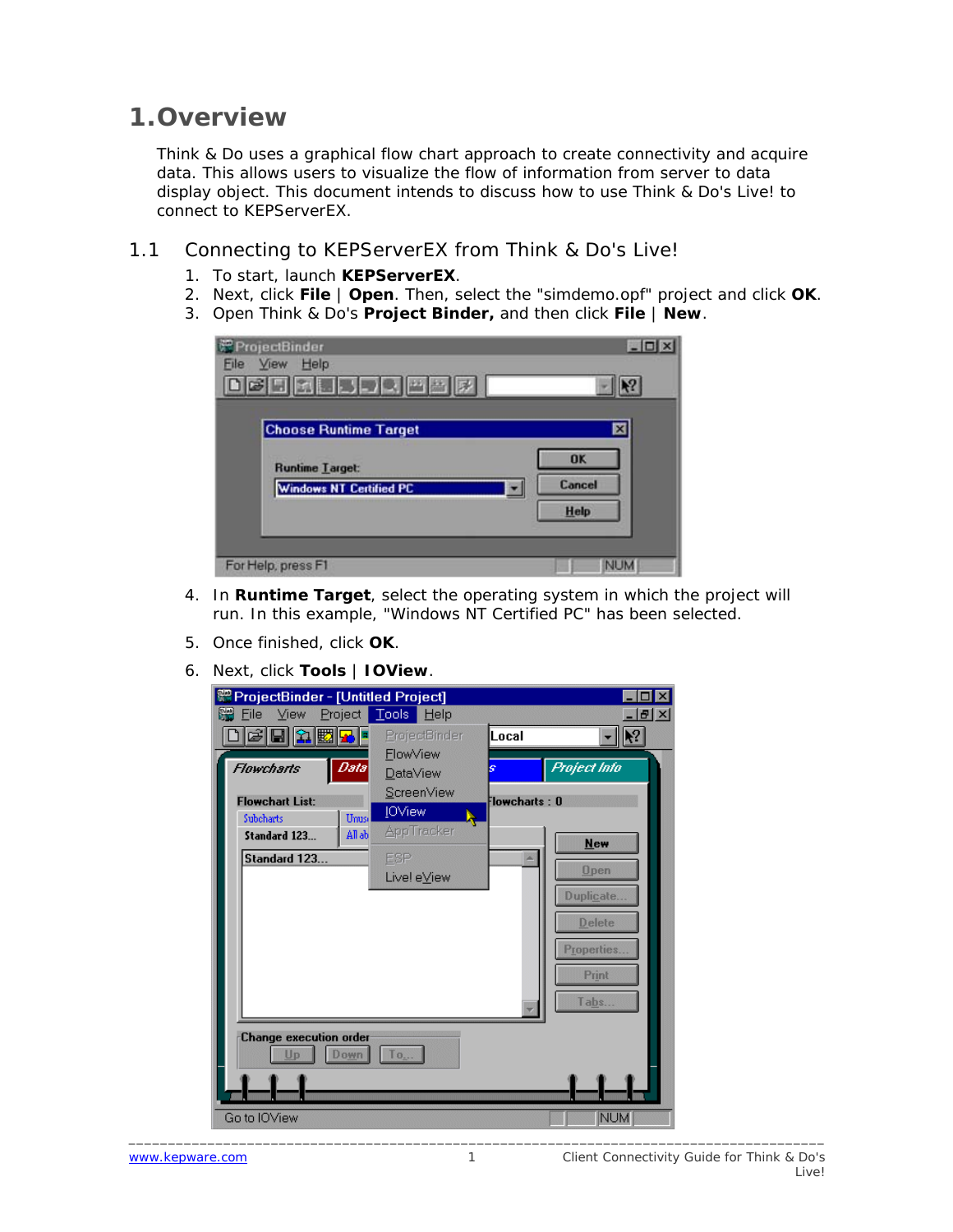7. Next, click **Drivers** | **Add**.

| ※ I/O View - [untitled : Configuration]                            |                    |                 |                              |
|--------------------------------------------------------------------|--------------------|-----------------|------------------------------|
| <b>ED</b> Configuration View                                       | Drivers<br>Devices | Window<br>Tools | Help                         |
|                                                                    | Add…               |                 | $   \mathbb{R}$ $\mathbb{X}$ |
| $\Box \trianglerighteq \blacksquare \blacksquare \triangleq$<br>如果 | Remove.<br>国       | $\mathbf{P}$    |                              |
|                                                                    | Replace            |                 |                              |
|                                                                    |                    |                 |                              |
| Add a new I/O driver to active configuration.                      |                    | <b>NUM</b>      |                              |

8. Beneath **Select I/O Driver**, select **Tag Link Server**. Then, click **OK**.

| Add I/O Driver     |        |      |  |
|--------------------|--------|------|--|
| Select I/O Driver: |        |      |  |
| Tag Link Driver    |        |      |  |
| nĸ                 | Cancel | Help |  |

9. Next, click **Devices** | **Add**.

| Add<br>如<br>圖<br>且<br>h,<br>Remove<br>ШI<br>Insert<br>Replace<br>Load Configuration<br>Update Configuration<br>Tag Link Driver | Value<br><b>Attributes</b><br><b>Tag Link Driver</b><br><b>Name</b><br>100<br><b>Lag Scan Period</b> | Configuration<br>四 | #1/0 View - [untitled : Configuration]<br>$D$ rivers<br>View | <b>Devices</b><br>Tools | Window<br>Help | $\blacksquare$ $\blacksquare$<br>$-10 \times$ |
|--------------------------------------------------------------------------------------------------------------------------------|------------------------------------------------------------------------------------------------------|--------------------|--------------------------------------------------------------|-------------------------|----------------|-----------------------------------------------|
|                                                                                                                                |                                                                                                      |                    |                                                              |                         |                |                                               |
|                                                                                                                                |                                                                                                      |                    |                                                              |                         |                |                                               |
|                                                                                                                                |                                                                                                      |                    |                                                              |                         |                |                                               |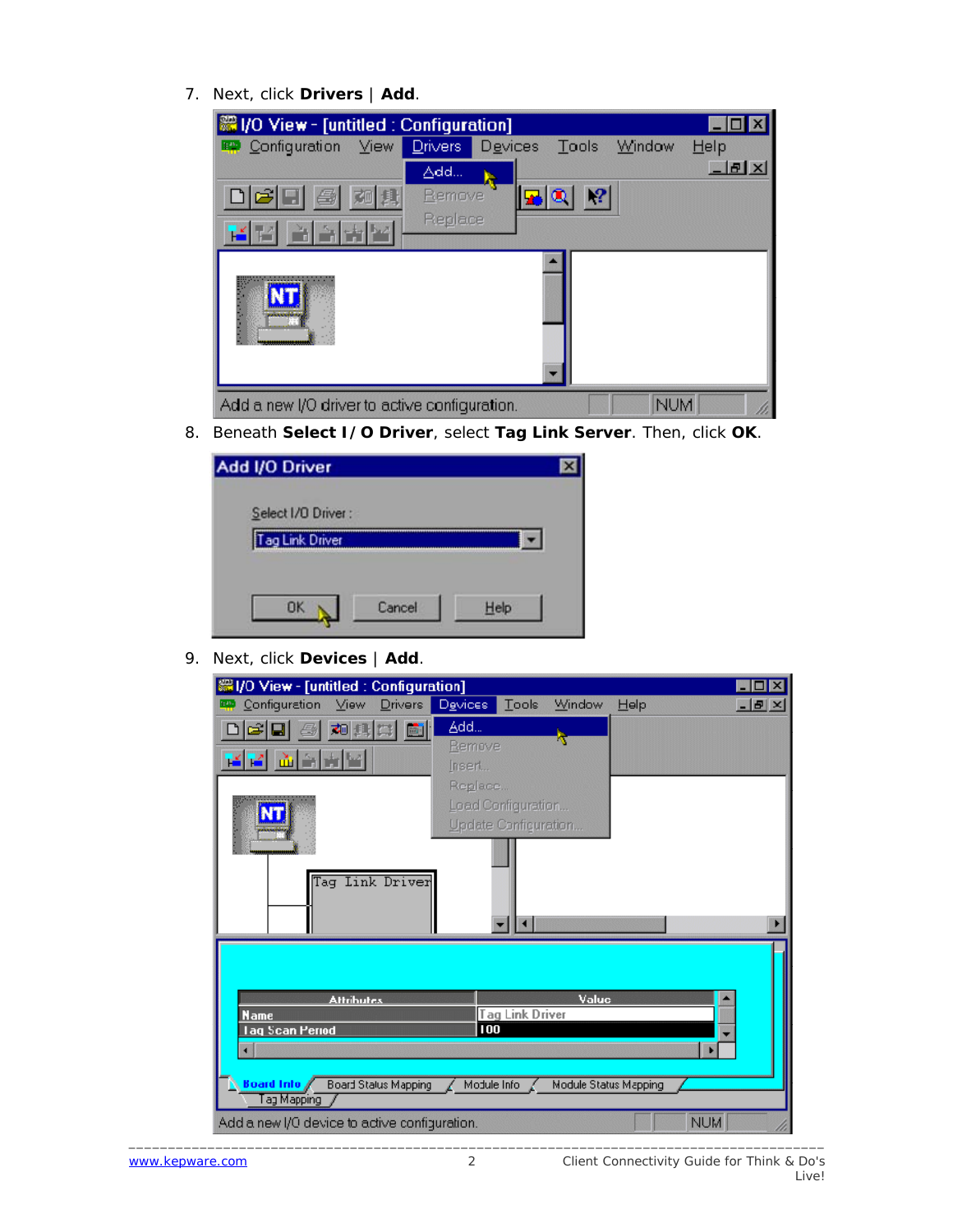10. In **Add Tag Link**, beneath **Link Type**, select **T&D OPC Client Tag Link Module**.

| <b>Add Tag Link</b>                         | × |
|---------------------------------------------|---|
|                                             |   |
| Link Type:                                  |   |
| T&D<br>OPC Client Tag Link Module           |   |
|                                             |   |
| Link Size :                                 |   |
| T&D-READ-50<br>50 Remote T&D Tag Read       |   |
|                                             |   |
| <b>OPC</b> Server:                          |   |
| <br><b>Rrowse</b><br>KEPware.KEPServerEx.V4 |   |
|                                             |   |
| <b>OK</b><br>Cancel<br>Help                 |   |
|                                             |   |

- 11. Next, click **Browse** to locate and select "KEPServerEX.v4".
- 12. Then, click **OK**.
- 13.At the bottom of the **I/O View** window pane, select the **Tag Mapping** tab.

| <b>Wille</b> View - [untitled : Configuration]                                       | $ \Box$ $\times$                                  |
|--------------------------------------------------------------------------------------|---------------------------------------------------|
| Configuration<br>Devices<br><b>Tools</b><br>Window<br>View<br><b>Drivers</b><br>Help | $-10 \times$                                      |
| 圖2國모이 2<br>GB<br>刺<br>R<br>Win NT Network<br>Tag Link Driver<br><b>ASSET</b>         | Tag Link 1<br>Read From<br>KEPware.KEPServerEx.V4 |
|                                                                                      |                                                   |
|                                                                                      |                                                   |
| Value<br><b>Attributes</b><br><b>Tag Link Driver</b>                                 |                                                   |
| <b>Name</b><br>ممدا<br>$T = -C - C - D - C - A$                                      |                                                   |
| Board Info<br>Board Status Mapping<br>Module Info /<br>Module Status Mapping         | Tag Mapping                                       |
| For Help, press F1                                                                   | <b>NUM</b>                                        |

14. Then, right-click on the first **Remote Tagname** field to browse for a tag in KEPServerEX.

|    | Local Type     | Local ID | <b>Local Tagname</b> | <b>Remote Tagname</b> | Value  | <b>Remote Mapping Key</b>                        |  |
|----|----------------|----------|----------------------|-----------------------|--------|--------------------------------------------------|--|
|    | <b>Number</b>  |          |                      |                       | N/A    | Lnk1_ItemD_KEPware.KEPServerEx.V4 \\             |  |
|    | Counter        |          |                      |                       | N/A    | Lnk1_Item1_KEPware.KEPServerEx.V4 \\             |  |
|    | Counter        |          |                      |                       | N/A    | Lnk1 Item2 KEPware.KEPServerEx.V4 \\             |  |
| и  | <b>Counter</b> |          |                      |                       | N/A    | Lnk1 Item3 KEPware.KEPServerEx.V4 \\             |  |
| 15 | Counter        |          |                      |                       | N/A    | Lnk1 Item4 KEPware.KEPServerEx.V4 \\ IIII        |  |
|    |                |          |                      |                       | 44.44. | And the state of the control of the state of the |  |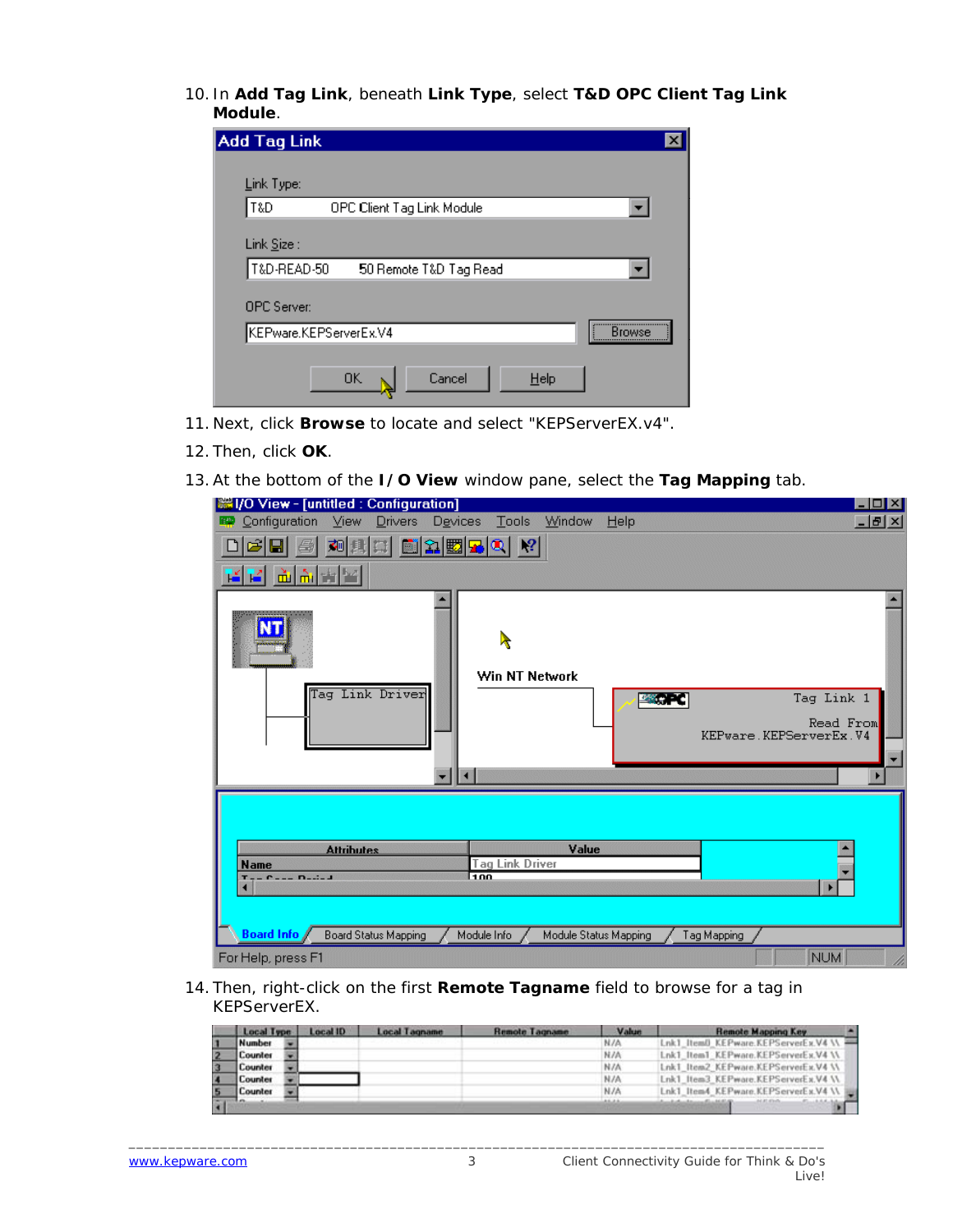15. In **Think & Do OPC Tag Browser**, locate and select the appropriate predefined tag item. Then, click **Add Item**.

| hink & Do OPC Tag Browser ■■                                                                                                                                                                                           |      |
|------------------------------------------------------------------------------------------------------------------------------------------------------------------------------------------------------------------------|------|
| Channel_1.Device_1.Tag_1<br>$\mathbf{\underline{I}}$ agname: $\blacksquare$                                                                                                                                            |      |
| KEPware.KEPS erverEx.V4<br>⊟- Channel_1<br>⊟ Device_1<br>由 <sub>"</sub> _Hints<br>亩⊢_System<br>⊱- Bool_1<br>$\frac{1}{2}$ ag $\frac{1}{2}$<br>$\sim$ Tag $\,2$<br>≒∽Taq 3<br>由 Device_2<br>国 Channel 2<br>? Lannel a ت |      |
| Add Item                                                                                                                                                                                                               | Quit |

- 16. Next, click **Quit**.
- 17.Return to the **Tag Mapping** tab. In the same row that the remote tag was added (beneath **Local Type**), locate and select a data type for the item. In this example, "Number" is used.
- 18. Then, double-click on **Local Tagname**.

|                |                                                                           | DataView - Untitled Project |               |                  | $\blacksquare$ $\blacksquare$ $\times$ |  |  |  |  |  |
|----------------|---------------------------------------------------------------------------|-----------------------------|---------------|------------------|----------------------------------------|--|--|--|--|--|
| File           | Window<br>Help<br>Edit View Tools Live! Options                           |                             |               |                  |                                        |  |  |  |  |  |
| n              | e 14 p<br>阄<br>两日<br>$\frac{8}{100}$                                      |                             |               |                  |                                        |  |  |  |  |  |
| Number         |                                                                           |                             |               |                  | $\blacksquare$ $\blacksquare$ $\times$ |  |  |  |  |  |
|                | <b>Retentive</b><br>Create<br>Type: Number<br>$\mathcal{L}_{\mathcal{L}}$ |                             |               |                  |                                        |  |  |  |  |  |
|                | $\star$                                                                   | ID                          | Tagname       | Initial<br>Value | Phy                                    |  |  |  |  |  |
| $\theta$       | $\star$                                                                   | $N-0$                       | ∞<br>OPC Tagl | 0                |                                        |  |  |  |  |  |
|                |                                                                           |                             |               |                  |                                        |  |  |  |  |  |
| $\overline{2}$ |                                                                           |                             |               |                  |                                        |  |  |  |  |  |
| 3              |                                                                           |                             |               |                  |                                        |  |  |  |  |  |
|                |                                                                           | For Help, press F1          | Number (edit) |                  | <b>NUM</b>                             |  |  |  |  |  |

- 19. In the **DataView** window, select the correct data type, and then enter the local tag's name. In this example, "OPC\_Tag1" is used.
- 20. In **Select Data Item**, click **OK**.

| Select Data Item                                                 |        |  |  |  |  |  |  |  |  |
|------------------------------------------------------------------|--------|--|--|--|--|--|--|--|--|
| After selecting a data item to<br>send to client Tool, press OK. |        |  |  |  |  |  |  |  |  |
|                                                                  | Cancel |  |  |  |  |  |  |  |  |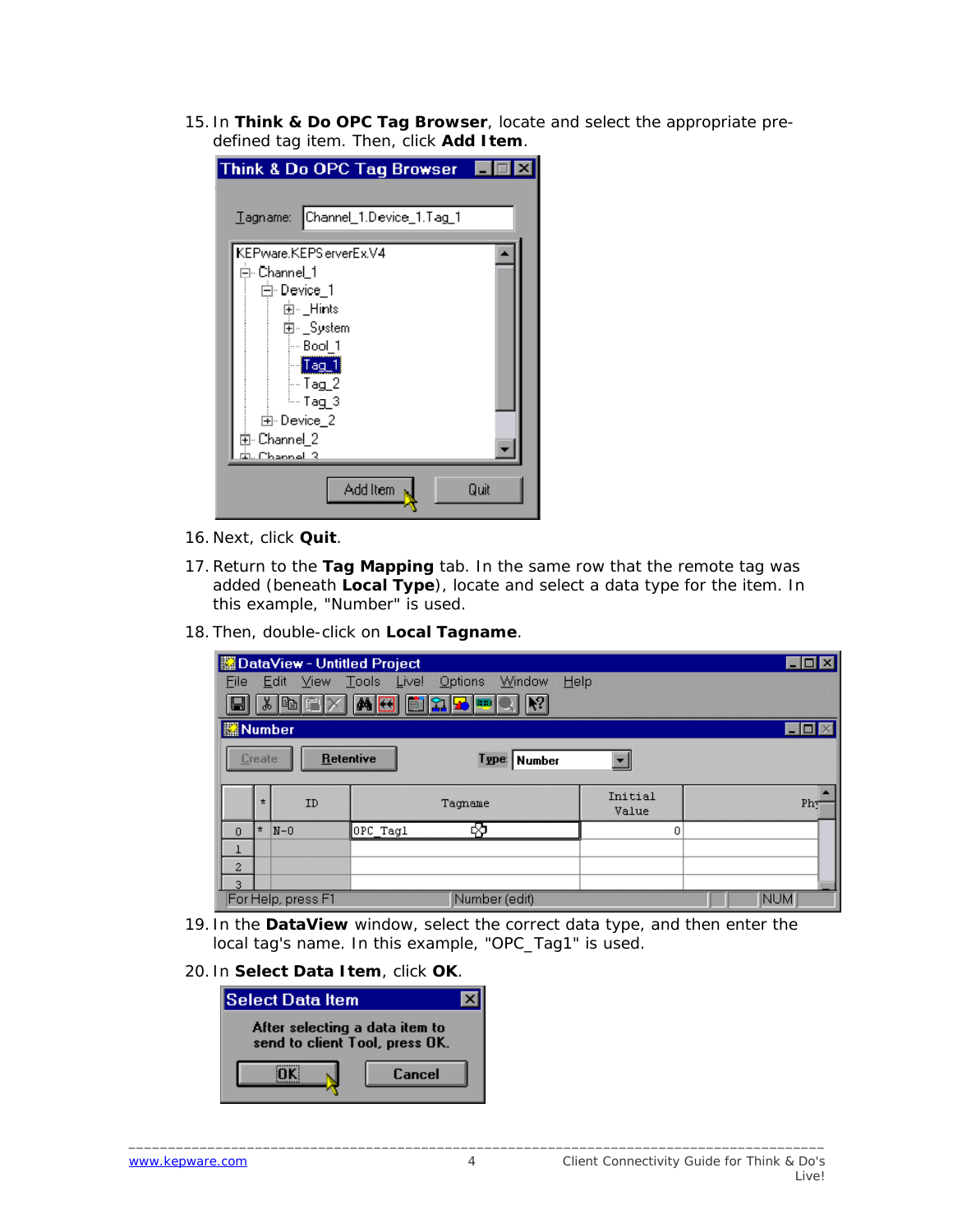<span id="page-6-0"></span>**Note:** The window should appear as shown below.

| Local Type    | Local ID | Local Tagname | Remote Tagname           | Value          | Remote Mapping Ke ▲           |
|---------------|----------|---------------|--------------------------|----------------|-------------------------------|
| <b>Number</b> | 1 N - O  | JPC<br>Tag1   | Channel 1.Device 1.Tag 1 | N/A            | Lnk1 Item0 KEPware.KEPSeil    |
| Counter       |          |               |                          | N/A            | Lnk1 Item1 KEPware.KEPSel     |
| Counter       |          |               |                          | N/A            | Lnk1 Item2 KEPware.KEPSer     |
|               |          |               |                          | <b>ALL 1-A</b> | <b>KEDC</b><br>$P_{\rm{eff}}$ |

#### 1.2 Configuring a Tag Link to the Server

Once a tag has been linked, a connection can be made from the Tag Link Driver to the KEPServerEX "simdemo.opf" project. For more information, refer to the instructions below.

- 1. In the **I/O View** menu, select **Configuration**.
- 2. In the drop-down menu, select **Connect**. Then, select **Disconnect**.

#### 1.3 Creating a Display Window

1. Next, click **Tools** | **ScreenView**. Then, click **File** | **New**.

| ScreenView - SV1                       |                                |                |
|----------------------------------------|--------------------------------|----------------|
| <b>Objects</b><br>Edit<br>View<br>File | Globals<br>Tools<br>Screen     | Window<br>Help |
|                                        | $100% -$<br><b>Courier New</b> |                |
|                                        | 'E.                            |                |
| <b>IE</b> SVI                          | Test                           |                |
|                                        |                                |                |
|                                        |                                |                |
|                                        |                                |                |
|                                        |                                |                |

- 2. Locate and select the **Text** icon **<sup>3</sup>**<sup>6</sup> from the toolbar. Place the cursor on the **View** screen, and then click the left mouse button. This will place the text object on the screen.
- 3. Next, double-click on the object. Then, select **Properties**.
- 4. In **Text Object Configuration**, do the following:
	- In **Object Name**, specify the desired name. In this example, "OPC\_Tag1" is used.
	- In **Type**, select **Data in/out**.
	- In **Tag Name**, specify the local tag name. To do so, click **Add Data Item** and then browse for the local tag. In this example, "OPC\_Tag1" is used.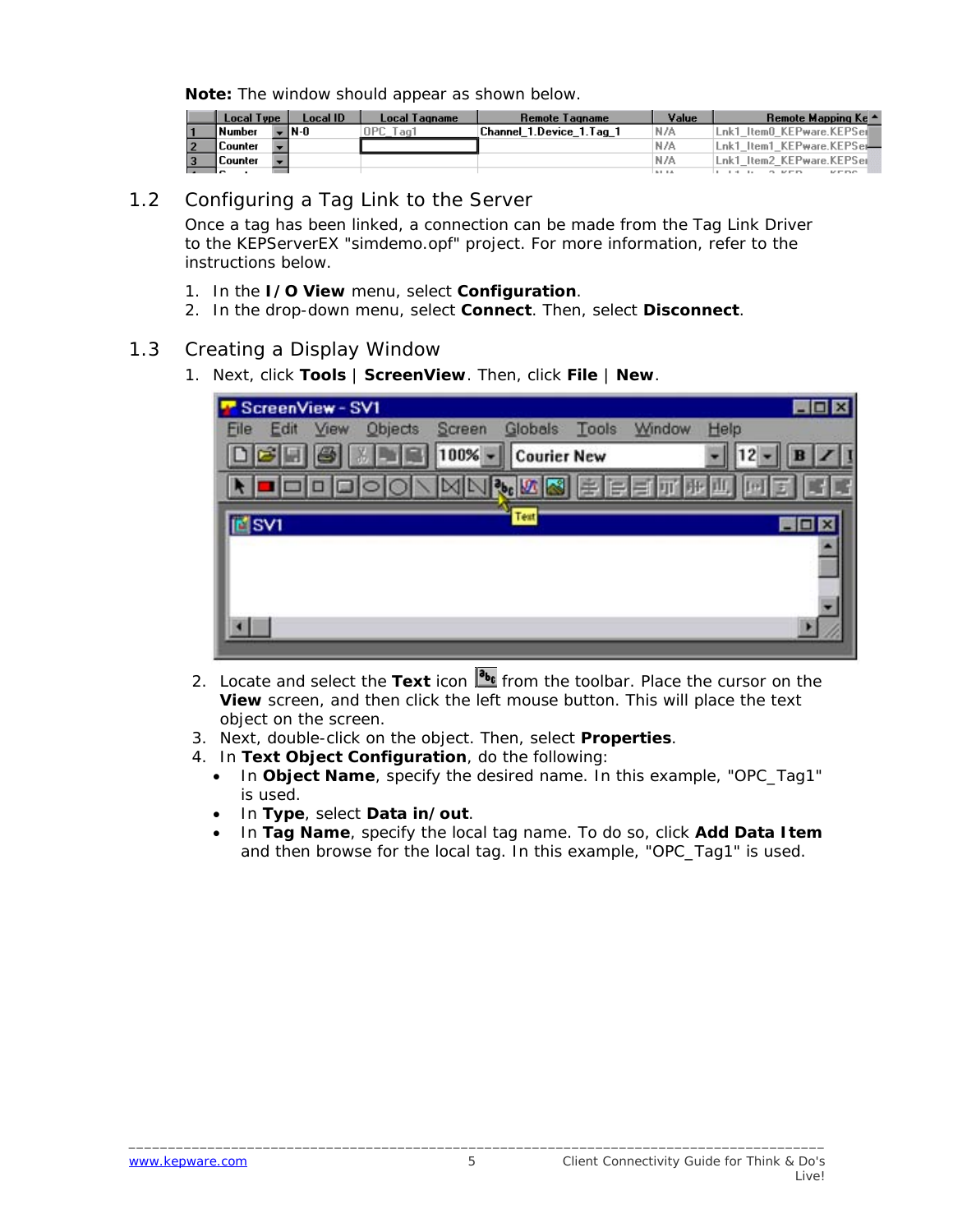| <b>Text Object Configuration</b>                                                                                                                                               |                                                                                                         |                                                              | ⊠                                                               |
|--------------------------------------------------------------------------------------------------------------------------------------------------------------------------------|---------------------------------------------------------------------------------------------------------|--------------------------------------------------------------|-----------------------------------------------------------------|
| Object <u>N</u> ame: OPC_Tag1<br>⊤ype∙<br>$\bigcirc$ Static<br>Data input<br>$\bigcirc$ Data output<br><b>O</b> Data in/out<br>$\bigcirc$ Date<br>$\bigcirc$ Time<br>C Message | Data Format <sup>.</sup><br>O ASCII<br><b>String</b><br><b>Binary</b><br><b>O</b> Decimal<br>$\cap$ Hex | <b>Precision:</b><br>±5 ⊡   0 <u> ▼</u><br>□ Protected Entry | 0K<br>Cancel<br>$He$ lp<br>Font<br>Color<br>States<br>Animation |
| <b>Action</b><br>None<br>Press:<br>Release: None                                                                                                                               |                                                                                                         |                                                              | Action                                                          |
| Tag Name:                                                                                                                                                                      |                                                                                                         |                                                              |                                                                 |
| OPC_Tag1                                                                                                                                                                       |                                                                                                         |                                                              | Add Data Item                                                   |
| Minimum value                                                                                                                                                                  | $-2147483648$                                                                                           | Maximum value 2147483647                                     |                                                                 |
| ⊤Cool Tip<br><b>X</b> Static Text                                                                                                                                              |                                                                                                         |                                                              |                                                                 |

- 5. Once finished, click **File** | **Save**.
- 6. In **ScreenView**, click **Tools** | **Project Binder**.
- 7. Next, open the **Screens** tab. To allow the newly created **View** screen to load while the project is executed, click the **Start Up** icon.
- 8. Once finished, return to **ProjectBinder**. Then, click **File** | **Save**.
- 9. To build a runtime version of the project, click the **Build** icon  $\boxed{\frac{d\mathbf{x}}{d\mathbf{x}}$ .

| <b>ProjectBinder - [ConnectEX]</b><br><b>Eile</b><br>View | Project Tools | Help                           | $  \mathbb{F}$ $\times$ |
|-----------------------------------------------------------|---------------|--------------------------------|-------------------------|
|                                                           | GBB250000     | Local<br>B.                    |                         |
| Flowcharts                                                | Data Items    | Scre Run Project               | Project Info            |
| <b>Flowchart List:</b>                                    | <b>Unused</b> | <b>Number of Flowcharts: 0</b> |                         |
| <b>Subcharts</b><br>Standard 123                          | All abc       | Simulation                     | <b>New</b>              |
| <b>Subcharts</b>                                          |               |                                | <b>Open</b>             |
| Load and run the current project.                         |               |                                | inlicate<br><b>NUM</b>  |